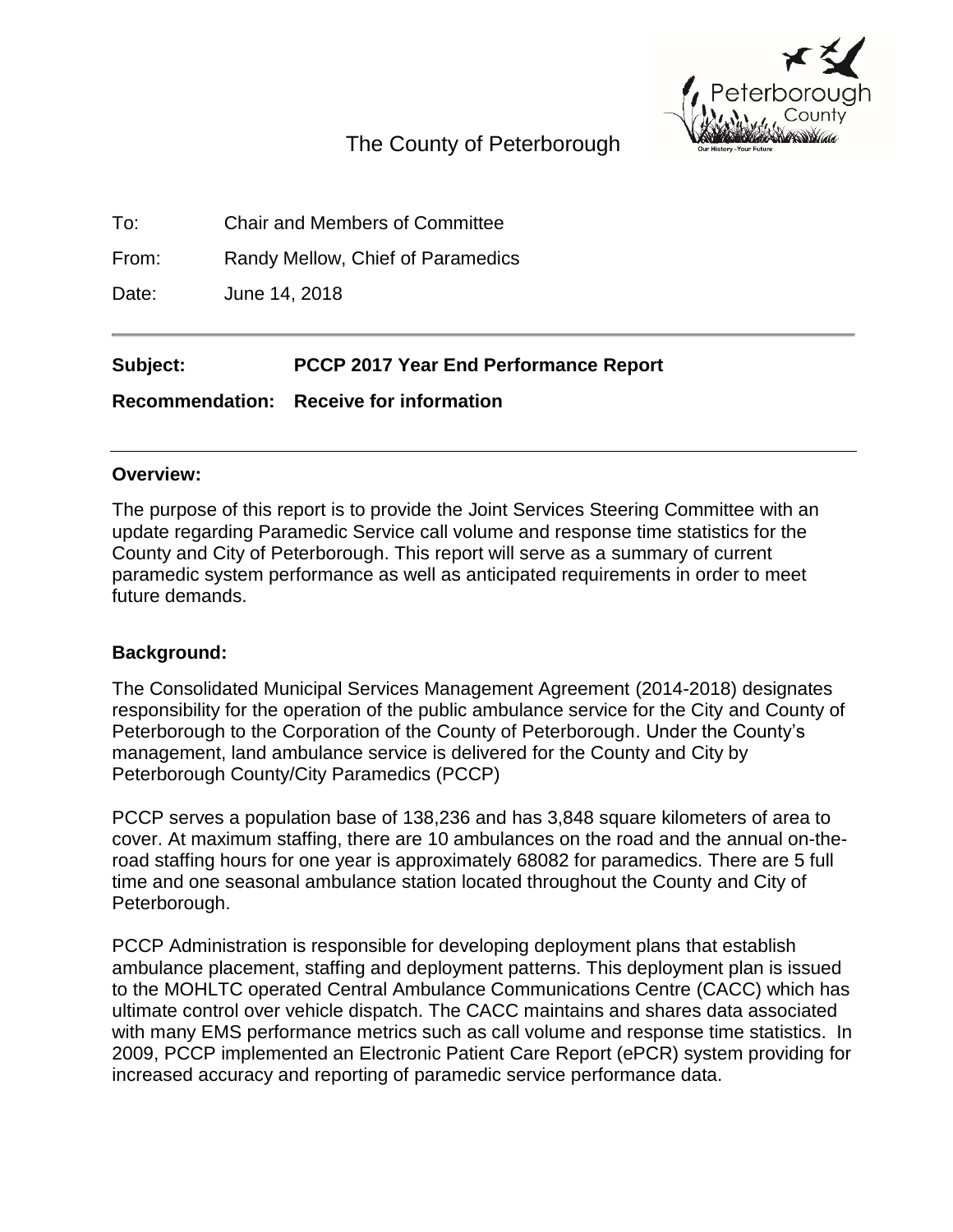For the purpose of this Departmental Update, a combination of CACC dispatch and ePCR data will be referenced to report on current PCCP call volume and response times.

#### **Analysis:**

### **Call Volume**

In 2017, the number of Emergency/Urgent (Code 4 – Urgent/life threatening) calls dispatched was 18,322 – an increase of 12.2% over 2016 and Prompt (Code 3 – Prompt/Serious) calls was 5,633 an increase of 8.2%. **There was an overall increase of 10.4%** for all responses including incident standby calls (Code 8). (Figure 1)

Note: Total increase in Code 4/Urgent includes additional responses by the Paramedic Response Unit.



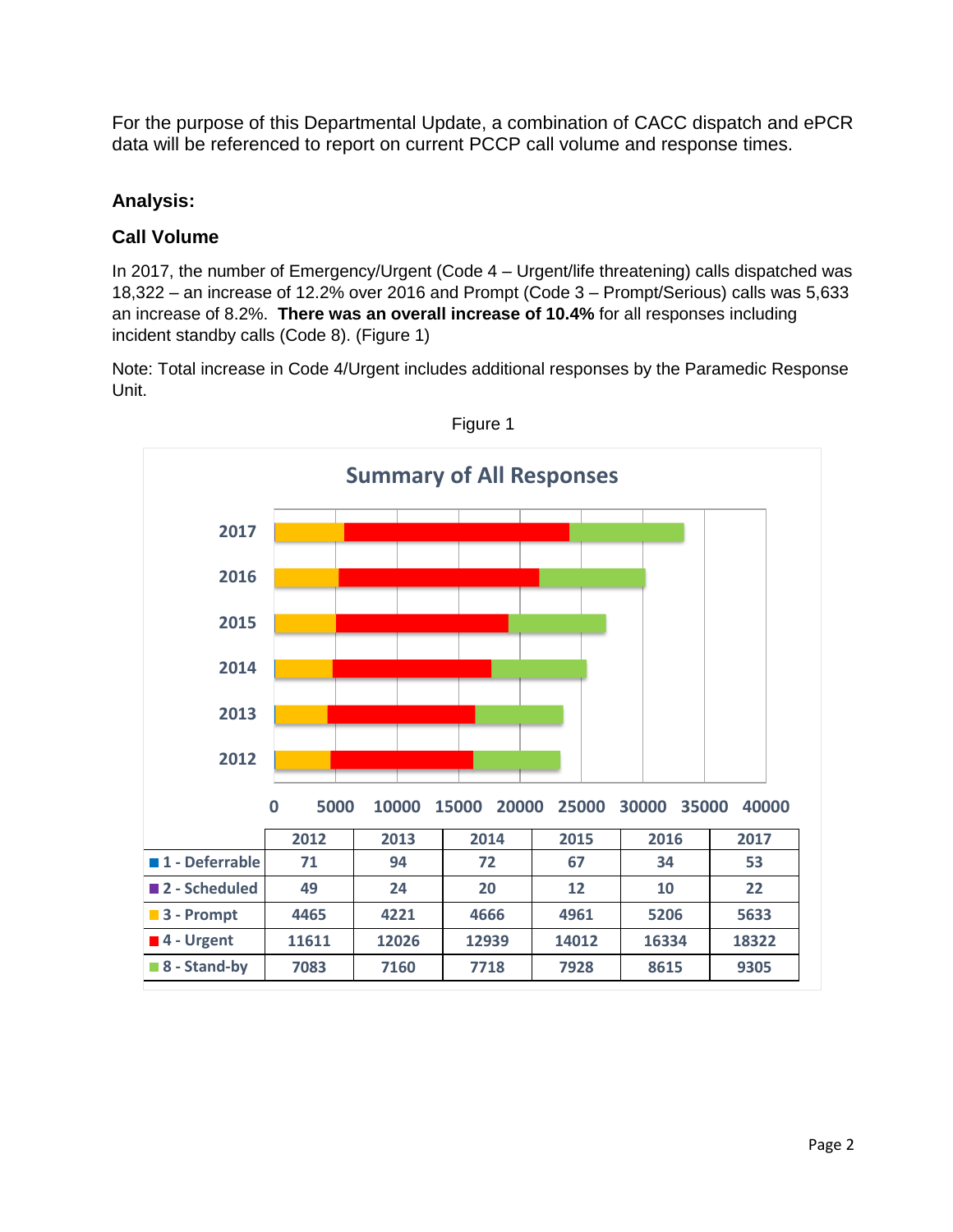In 2016, the County commissioned a 10 Year Facility and Resource Plan which included Call Volume analysis and projection. In this report call volume was projected to increase at a compounding rate of approximately 5% per year. (Figure 2)



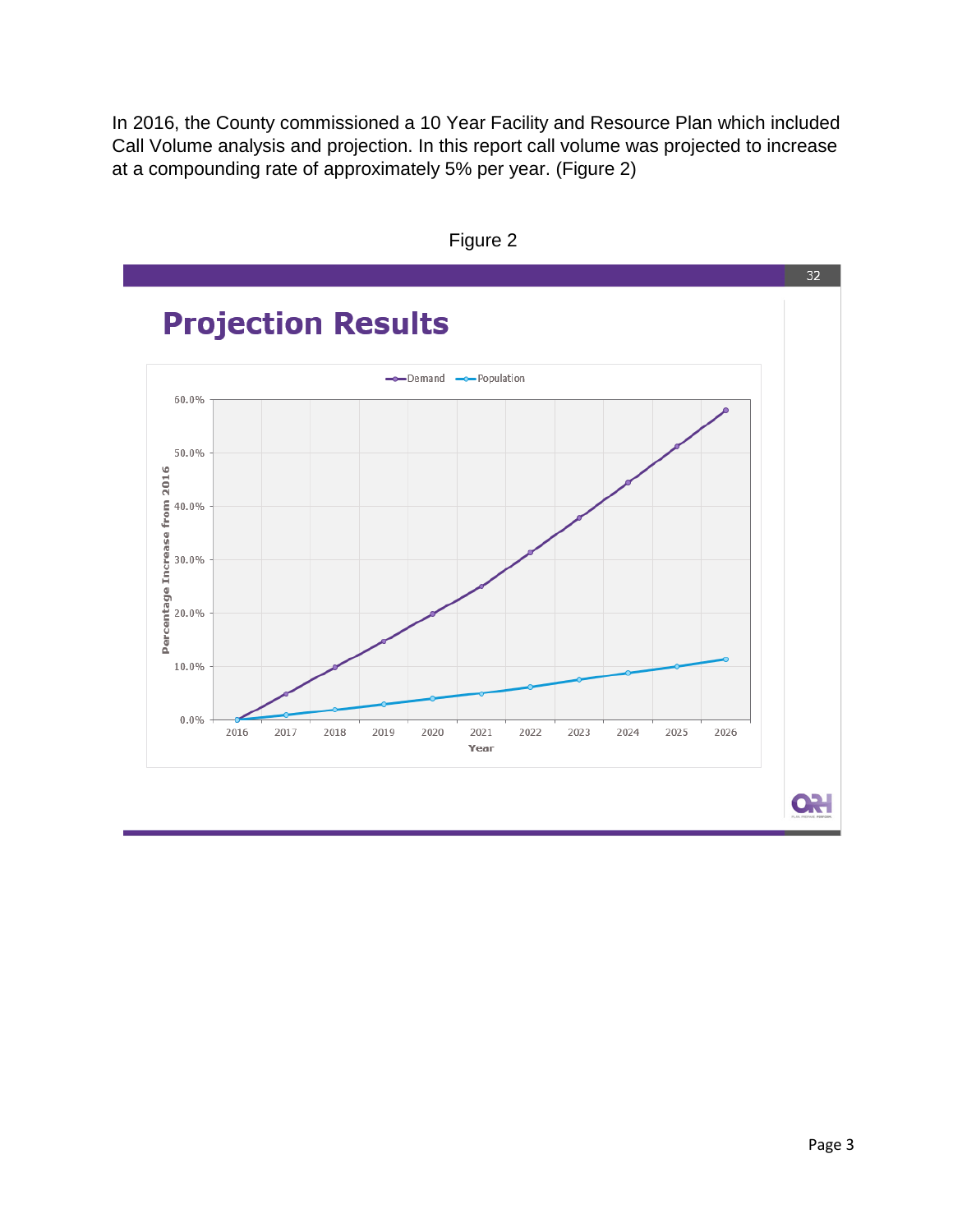In order to meet the projected demand and maintain established performance targets, the report recommended additional resources as described in Figure 3 which includes additional 24 hours of ambulance coverage per day being added between 2017 and 2020.



Actual Call Volume increase has surpassed projections. As such, it is the opinion of PCCP Administration that the recommended enhancement will be required in 2019.

#### **Ambulance Offload Delay Pressures (Figure 4)**

Peterborough County/City Paramedics continue to work together with Peterborough Regional Health Centre (PRHC) to reduce patient off load delays. The hospital is funded by the Ministry of Health for one 24 hour registered nurse who oversees the triaging and placement of patients who is brought in by ambulance within the emergency department.

Following the introduction of the Offload Nurse Program, some improvements were experienced in length of Offload Delays. Despite those efforts however, increased patient visits to the emergency room by both walk in patients and patients arriving by ambulance results in cumulative lost hours in hospital being similar to previous levels.

On average PCCP delivers approximately 40 patients per day to PRHC emergency room.

Ambulance Offload delay time means all minutes >30 minutes in the Offload phase of patient transfer. Calculation = Time Arrive Hospital to Offload Time less 30 minutes.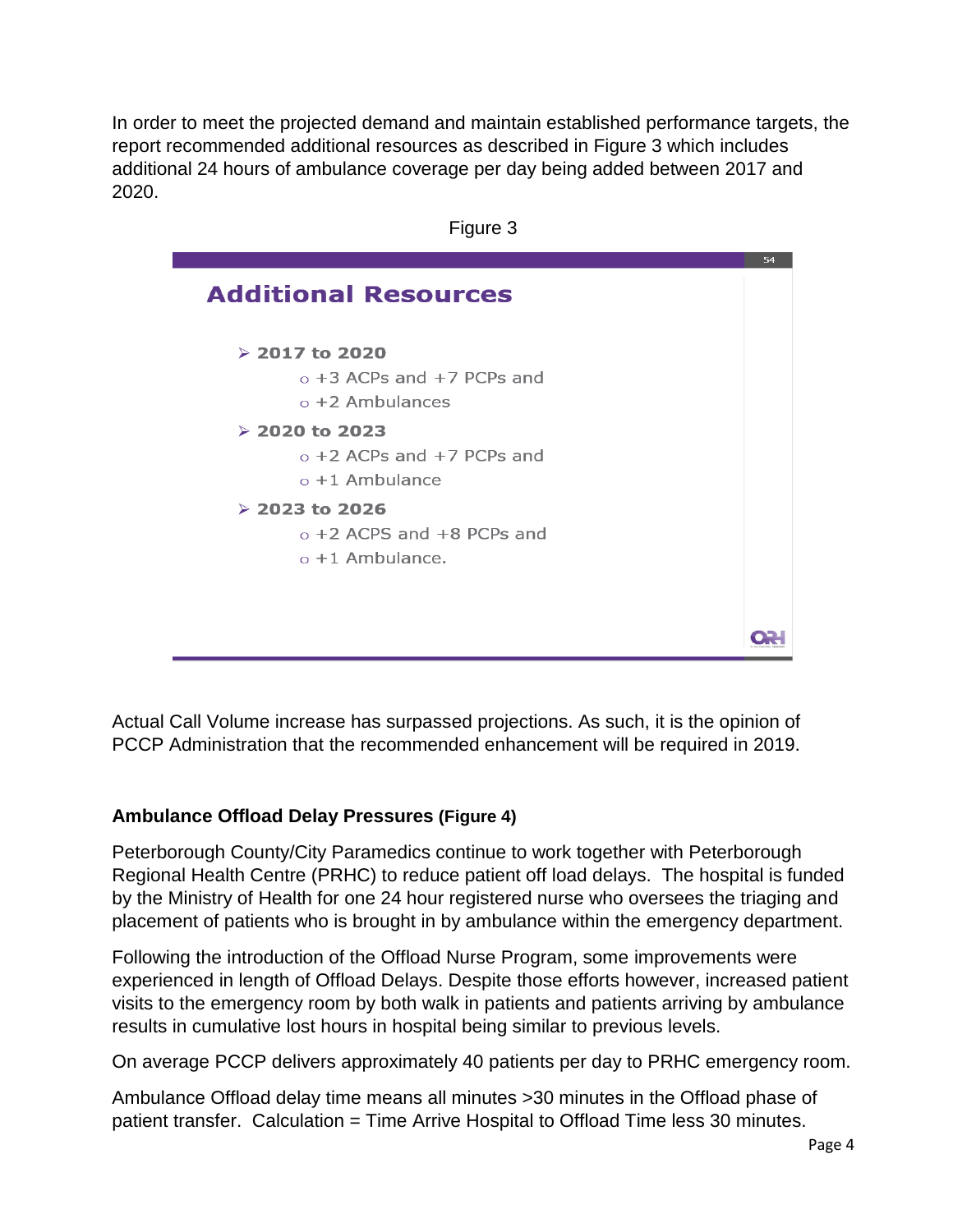

As demonstrated in Figure 4, the cumulative hours of ambulance offload delay rose sharply in 2017 to a total in excess of 1,024 hours.

In addition to loss of ambulance availability, this equates to approximately \$102,200 in wages and benefits lost to ambulance offload.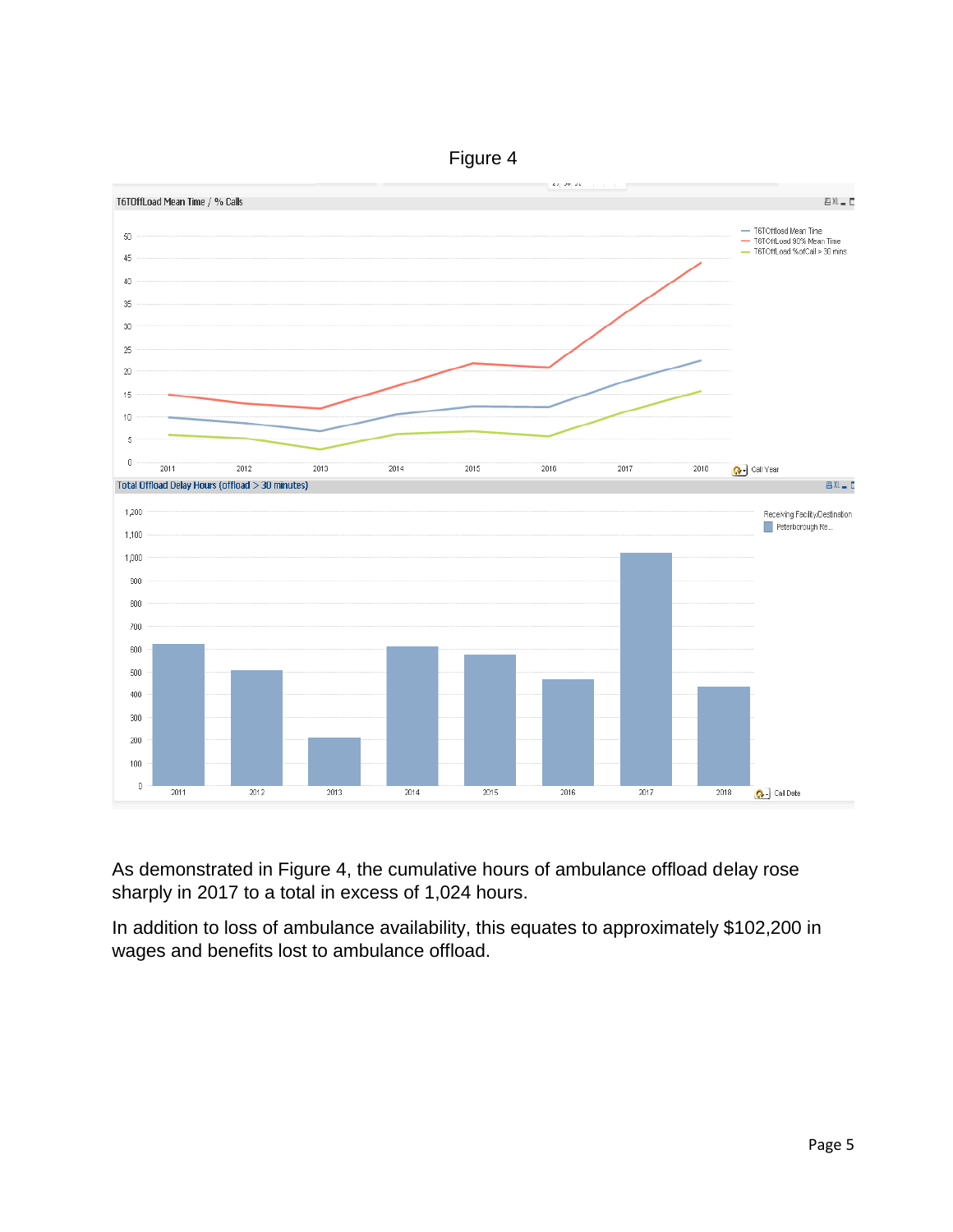## **Ambulance Availability Levels**

Figure 5 below demonstrates an analysis of the number of minutes that PCCP deployed resources (ambulances) were available to respond to 911 calls broken down by number of ambulances available.

In 2017, the maximum number of regularly deployed ambulances totalled 9 during daytime hours and 6 during night shifts.

Where the graphs indicate negative available units, this represents demand for service that exceeds the deployed number of ambulance. i.e. more calls for service than ambulances available. In those occurrences, the additional calls were serviced either by "upstaffed units" called in on overtime or service was provided by another neighboring municipal ambulance service.



Figure 5

Figure 5 demonstrates that in 2017 for a period of 61 hours and 39 minutes, full deployed resource levels were committed to responses. In the previous year, the total time at full resource deployment was 32 hours 59 minutes.

Utilizing data derived from an analytics component of the ePCR system, the number of ambulance response requests within the City and County that exceeded the deployed resources has been calculated and analyzed. These data are represented graphically in Figure 6 by graphically displaying "Number of Next Code 4 Calls" (calls exceeding resource levels) and the "Next Call Service ID" (what ambulance service provided response)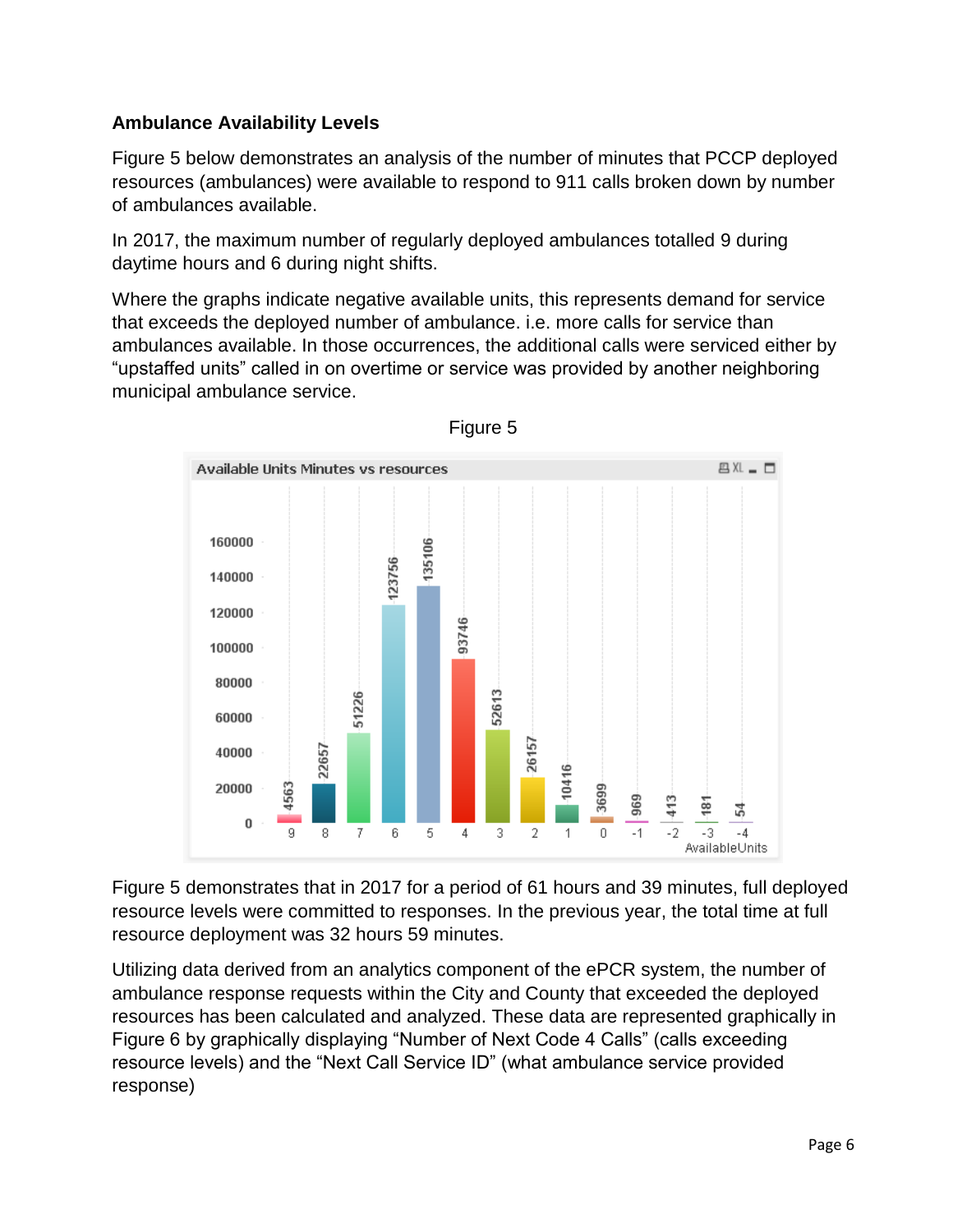As is demonstrated by Figure 6, in 2017 there was 150 calls for service that occurred when all available regularly deployed PCCP resources where already committed to calls (Zero Deployed Resource Availability).

The 150 calls for service which exceeded deployment capacity were serviced by the following:

- 137 by PCCP
- 7 by Northumberland
- 4 by City of Kawartha Lakes
- 2 by Hastings County

This data demonstrates demand for ambulance service is frequently exceeding PCCP deployed resources. Further it demonstrates that heavy reliance on overtime staffing (upstaffing) is required to attempt to meet demands and there appears to be an increasing need for reliance on cross-border response to meet the community needs.



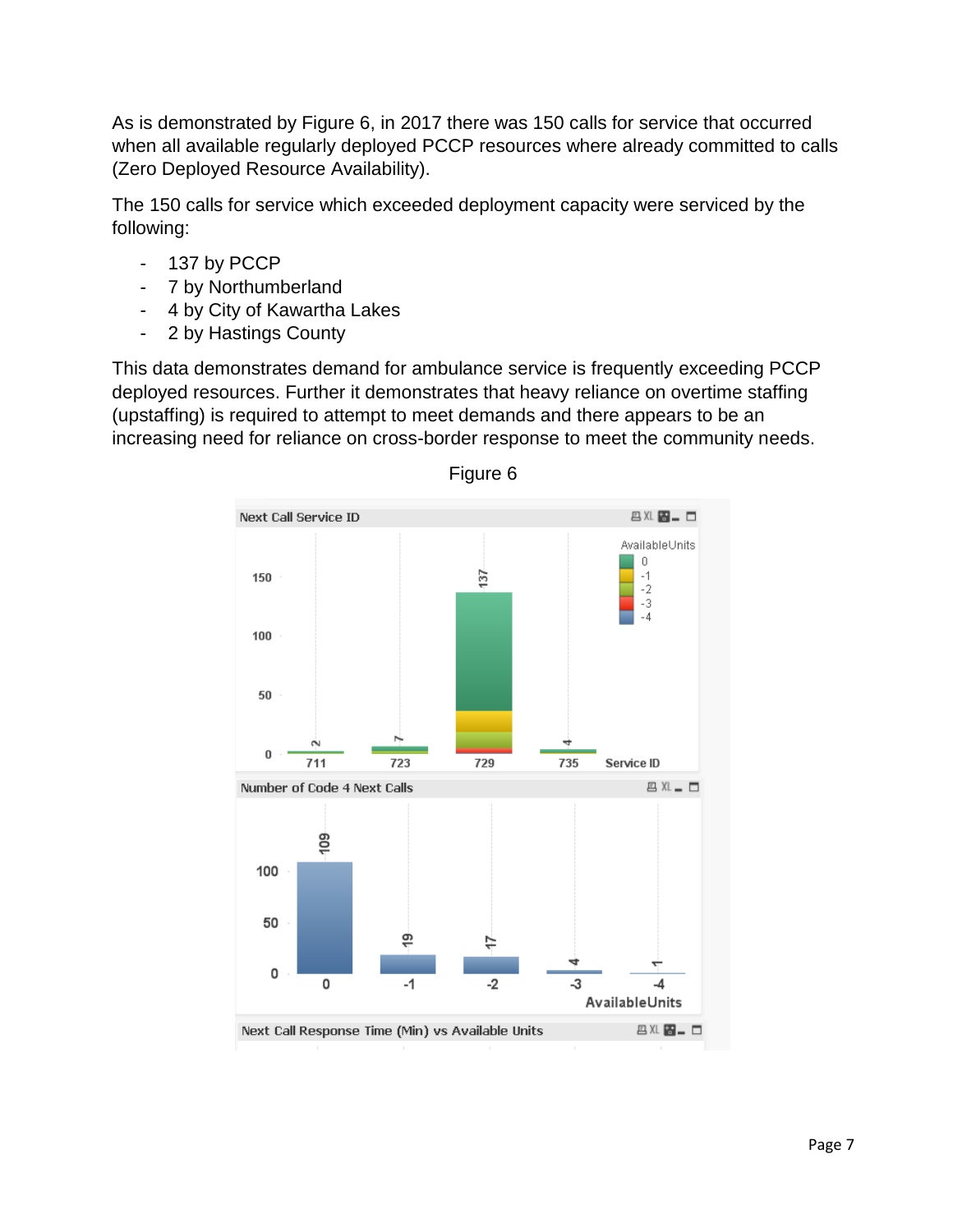#### **Response Time Performance:**

Figure 7 below depicts County and City response times to specific patient acuity (CTAS) levels. Despite a significant increase in call volume, PCCP was successful in achieving all 6 targets included in the new provincially mandated and Council approved response time plan in 2017. Implementation of the Paramedic Response Unit (PRU) and deployment strategies focused on the City's west side can be attributed to these improvements.

Rising call volumes and subsequent increase in "zero ambulance availability" have necessitated reassigning the PRU deployment (single medic 24x7) to a 12 hour staffed ambulance. While this change is expected to improve ambulance availability, there will be an expected deterioration of response time performance in 2018



Figure 7

| <b>Performance Targets</b> |                             |                                      |                                      |                  |                                    |
|----------------------------|-----------------------------|--------------------------------------|--------------------------------------|------------------|------------------------------------|
| <b>SCA</b><br>6 MINS.      | CTAS <sub>1</sub><br>8 MINS | CTAS <sub>2</sub><br><b>10 MINS.</b> | CTAS <sub>3</sub><br><b>10 MINS.</b> | CTAS4<br>10 MINS | CTAS <sub>5</sub><br><b>10 MIN</b> |
| 50 %                       | 66%                         | 65%                                  | 65%                                  | 65%              | 65%                                |

## **Financial Impact**

Immediate financial impact associated with this report have been considered and accounted for within the 2018 PCCP operating budget. Those costs include items such as:

- Wages for upstaffing (calling in additional staff) at times of peak call volume,
- Meals for paramedics while on extended offload delay
- Costs of increasing volume of medical supplies
- Increasing vehicle costs due to call volume increase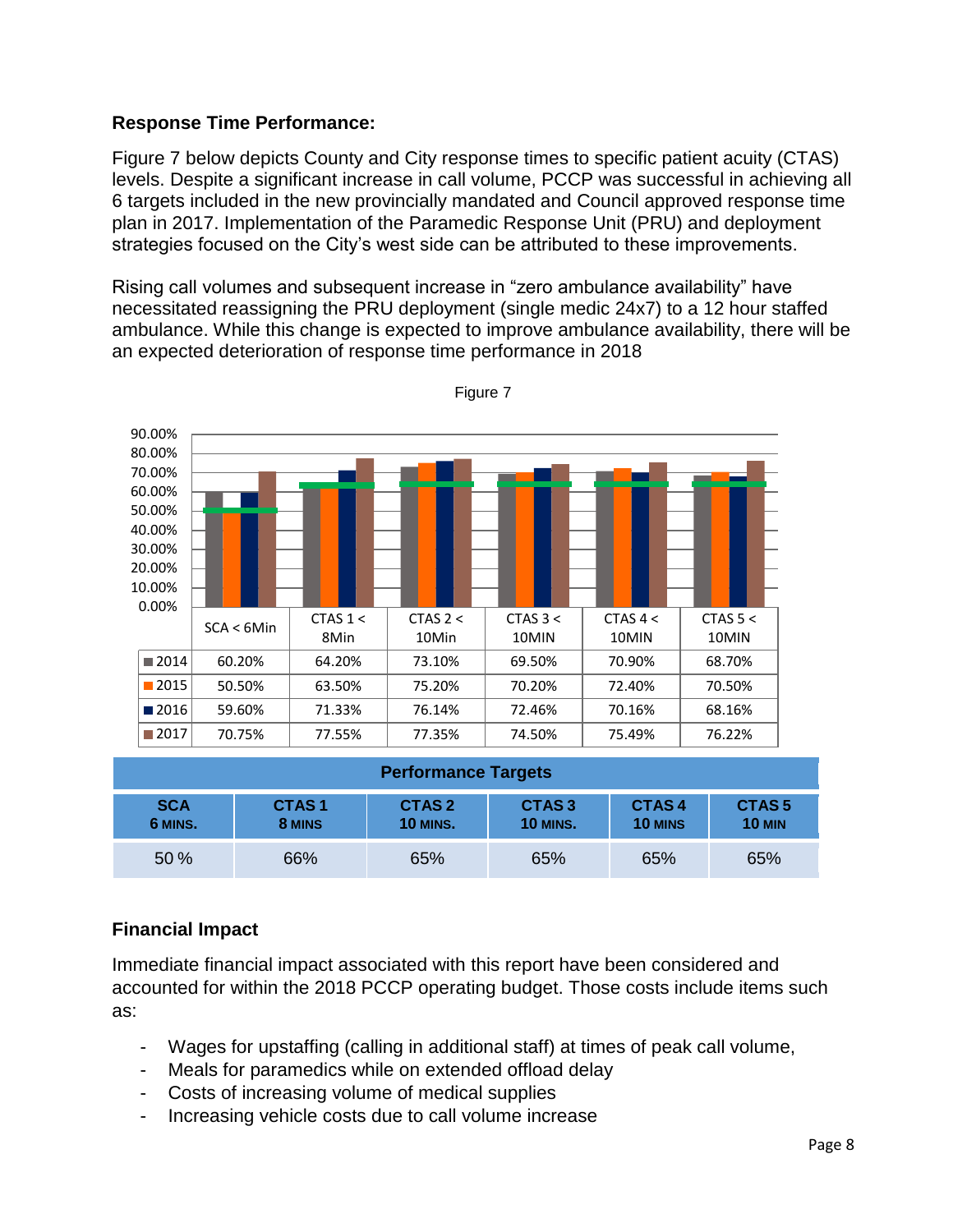It is further anticipated that the 2019 PCCP operating budget will have to include increased staffing as mentioned above and in the 10 Year Plan, to staff an additional 24 hour ambulance.

Due to the expected timing for approval of the County 2019 budget, it is anticipated that the new positions would be hired with a start date of approximately April 1, 2019. The estimated cost for wages and benefits, related to the proposed service expansion, would approximate \$900,000 in 2019 (full year cost is estimated as \$1,200,000).

Further, it is anticipated that other ancillary costs for things such as paramedic expenses, administrative expenses, vehicle fuel and insurance and patient care items will increase as well (related to the hiring of new staff and another vehicle being added to the fleet). It is anticipated that this will result in a further budget increase of approximately \$110,000 for 2019.

In addition to the operating expenses outlined above, in order to proceed with the service expansion we will require the purchase of one additional ambulance vehicle. In order to prepare for inevitable enhancements, the PCCP Capital Asset plan has provision for 2 additional ambulance vehicles scheduled to be added to the fleet in 2020. The proposed addition of a 24 hour ambulance only in 2019 would allow for a reduction to one additional vehicle (in 2020) however that purchase would be necessary in 2019.

The anticipated capital cost to purchase and equip the new ambulance is estimated as \$222,000 for 2019. This includes the cost of the vehicle, stretcher and other required equipment.

As the Ministry of Health and Long Term Care ("Ministry") bases their annual funding on the prior years budget, staff understand that they will not contribute funding towards the service expansion in the first year of introduction (i.e. 2019). Therefore, it is expected that the City and the County will share the full cost of the service expansion in 2019.

| <b>Expense Type</b>            | <b>Total Estimated</b><br>2019 Expense | <b>City Impact 2019</b><br><b>Budget</b> | <b>County Impact</b><br>2019 Budget |
|--------------------------------|----------------------------------------|------------------------------------------|-------------------------------------|
| <b>Salaries &amp; Benefits</b> | \$900,000                              | \$527,580                                | \$372,420                           |
| <b>Paramedic Costs</b>         | \$20,000                               | \$11,725                                 | \$8,275                             |
| <b>Administrative Costs</b>    | \$30,000                               | \$17,585                                 | \$12,415                            |
| Vehicle/Insurance              | \$28,500                               | \$16,706                                 | \$11,794                            |
| <b>Patient Care</b>            | \$31,500                               | \$18,465                                 | \$13,035                            |
| Capital                        | \$222,000                              | \$130,136                                | \$91,864                            |
| <b>Total</b>                   | \$1,232,000                            | \$722,197                                | \$509,803                           |

The preliminary estimated budget impact on the City and County for 2019, is as follows: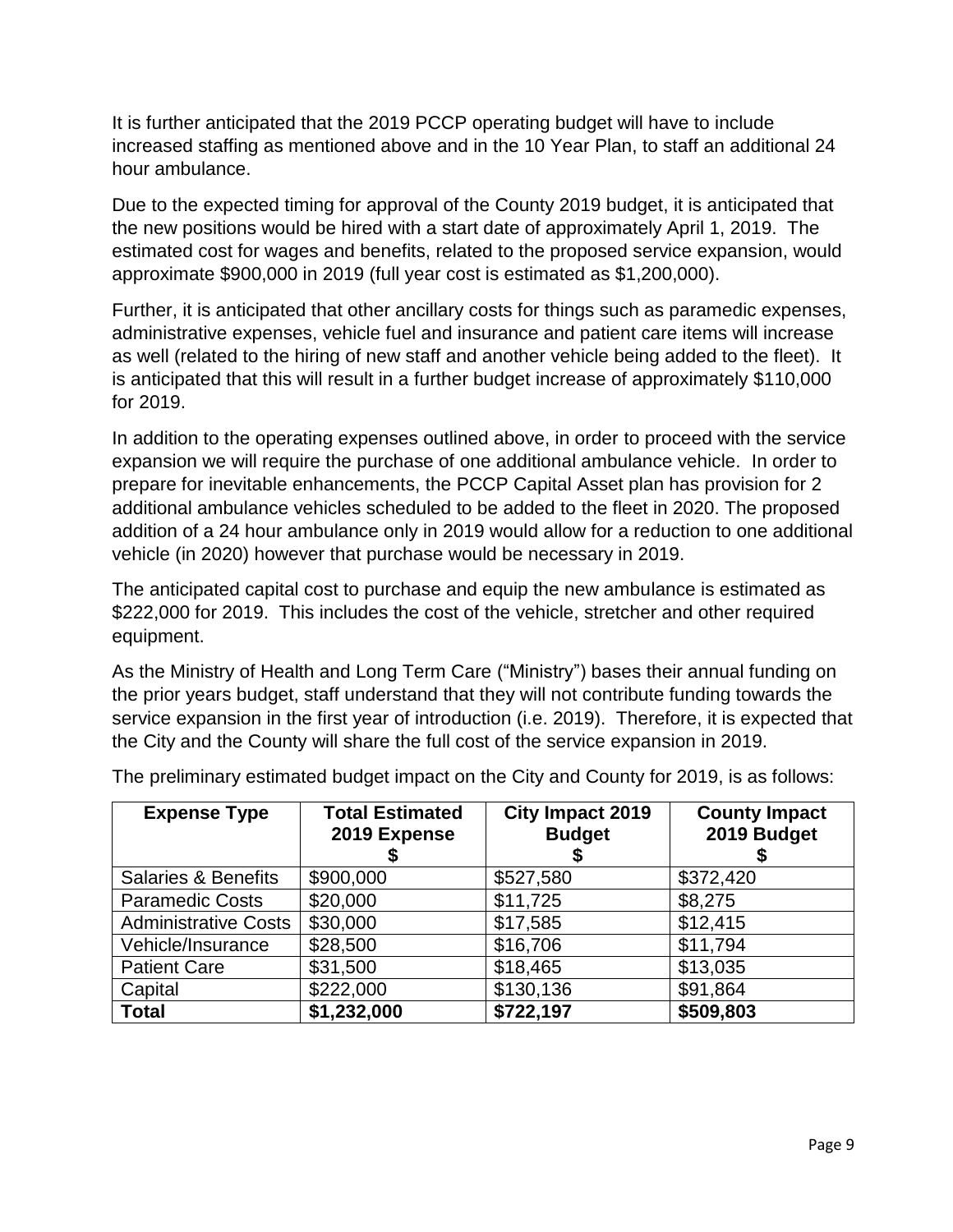It is expected that the Ministry of Health and Long Term Care will begin contributing their share (approximately 50%) of operating and annual amortization expenses in 2020. However, as the 2019 budget will only incorporate expenses for the period from April 2019 to December 2019, the 2020 funding allocation from the Ministry will not be based upon a full year. The 2020 budget will include full expenses for salaries and benefits (and other ancillary costs), however, the Ministry will not be fully contributing towards the expansion costs until 2021.

It is important to note that the Ministry will only fund operating expenditures on an annual basis and will not fund capital purchases, however, they will fund annual amortization expenses (the County budget process does not fund amortization, but does fund contribution to reserves for asset replacement).

Based upon the 2019 budget, it is anticipated that the Ministry funding will increase by approximately \$517,950 in 2020.

| <b>Expense Type</b>            | <b>Total</b><br><b>Estimated 2020</b><br><b>Expense</b><br>ъ | <b>Estimated</b><br>2020<br><b>Ministry</b><br><b>Expense</b> | <b>City Impact</b><br>2020 Budget | County<br>Impact 2020<br><b>Budget</b> |
|--------------------------------|--------------------------------------------------------------|---------------------------------------------------------------|-----------------------------------|----------------------------------------|
| <b>Salaries &amp; Benefits</b> | \$1,200,000                                                  | \$450,000                                                     | \$439,650                         | \$310,350                              |
| <b>Paramedic Costs</b>         | \$20,000                                                     | \$10,000                                                      | \$5,862                           | \$4,138                                |
| Administrative<br>Costs        | \$30,000                                                     | \$15,000                                                      | \$8,793                           | \$6,207                                |
| Vehicle/Insurance              | \$36,500                                                     | \$14,250                                                      | \$13,043                          | \$9,207                                |
| <b>Patient Care</b>            | \$31,500                                                     | \$15,750                                                      | \$9,233                           | \$6,517                                |
| Amortization                   | \$44,400                                                     | \$12,950                                                      |                                   |                                        |
| Asset                          | \$44,400                                                     |                                                               | \$26,027                          | \$18,372                               |
| Replacement                    |                                                              |                                                               |                                   |                                        |
| <b>Total</b>                   | \$1,406,800                                                  | \$517,950                                                     | \$504,608                         | \$354,791                              |

Based on the above, the impact on 2020 is forecasted as follows:

In 2020, it is anticipated that the City and County budget impacts will reduce by approximately \$217,589 and \$155,012, respectively, over the 2019 budget.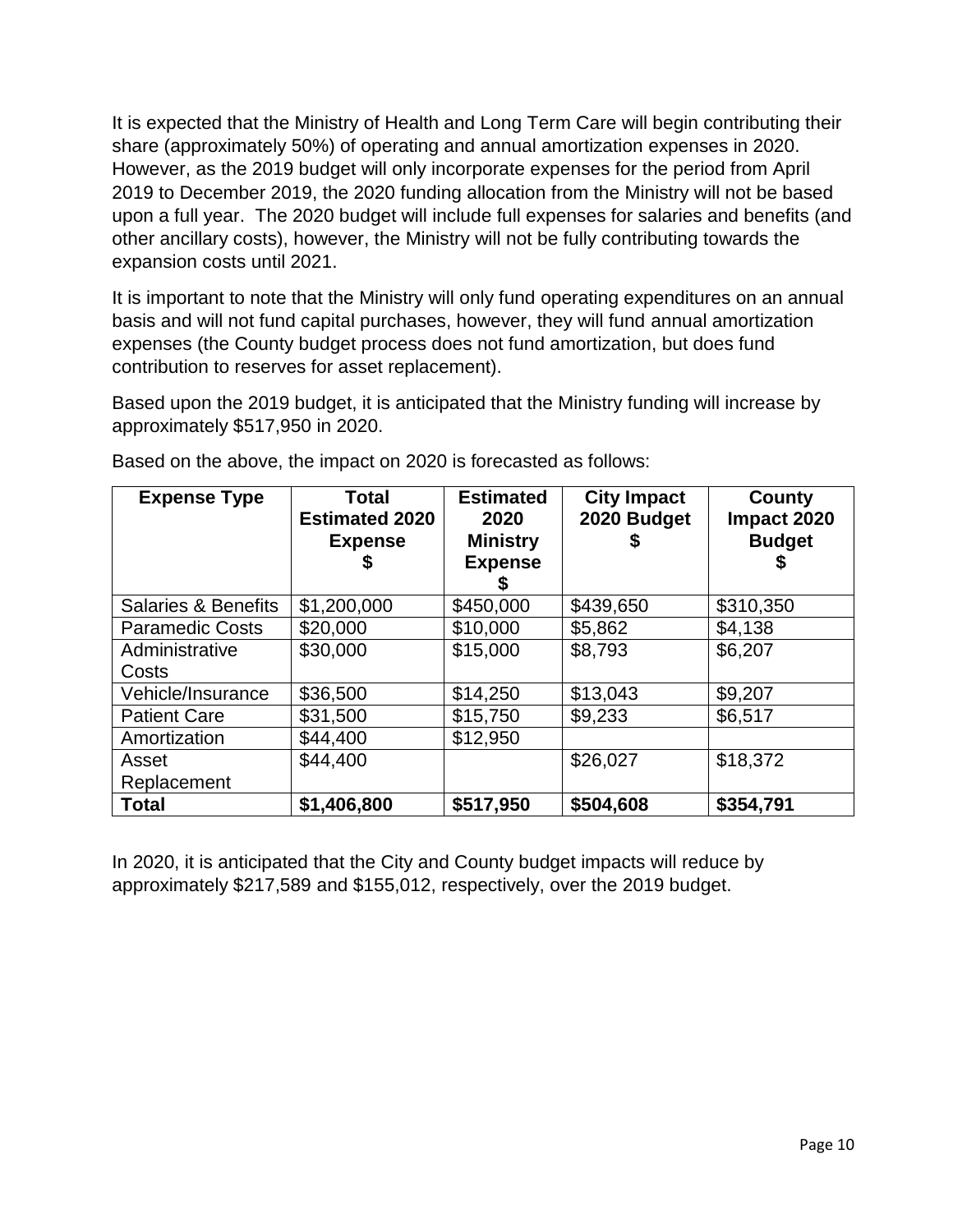The impact on the 2021 is forecasted as follows:

| <b>Expense Type</b>            | Total<br><b>Estimated 2021</b><br><b>Expense</b> | <b>Estimated</b><br>2021<br><b>Ministry</b><br><b>Expense</b> | <b>City Impact</b><br>2021 Budget<br>\$ | County<br>Impact 2021<br><b>Budget</b> |
|--------------------------------|--------------------------------------------------|---------------------------------------------------------------|-----------------------------------------|----------------------------------------|
| <b>Salaries &amp; Benefits</b> | \$1,200,000                                      | \$600,000                                                     | \$351,720                               | \$248,280                              |
| <b>Paramedic Costs</b>         | \$20,000                                         | \$10,000                                                      | \$5,862                                 | \$4,138                                |
| Administrative                 | \$30,000                                         | \$15,000                                                      | \$8,793                                 | \$6,207                                |
| Costs                          |                                                  |                                                               |                                         |                                        |
| Vehicle/Insurance              | \$36,500                                         | \$18,250                                                      | \$10,698                                | \$7,552                                |
| <b>Patient Care</b>            | \$31,500                                         | \$15,750                                                      | \$9,233                                 | \$6,517                                |
| Amortization                   | \$44,400                                         | \$22,200                                                      |                                         |                                        |
| Asset                          | \$44,400                                         |                                                               | \$26,027                                | \$18,372                               |
| Replacement                    |                                                  |                                                               |                                         |                                        |
| <b>Total</b>                   | \$1,406,800                                      | \$681,200                                                     | \$412,333                               | \$291,066                              |

#### **Anticipated Impacts on Local and/or First Nations Communities**

As outlined within this report, Paramedic Services deliver to the City and County are directly affected by demand for service and external pressures such as offload delay. This report and the recommendations within are intended to inform and assist the County in meeting its mandate to provide Paramedic Services meeting the needs of the local and First Nations Communities.

#### **Link to County of Peterborough Strategic Plan Priorities**

Collaboration Shared Services

Improved Essential Infrastructure

Financial Sustainability and Fiscal Responsibility

#### **In consultation with:**

- **1.** CAO Troy Speck
- **2.** Finance

#### **Communication Completed/required:**

N/A

#### **Attachments**

None